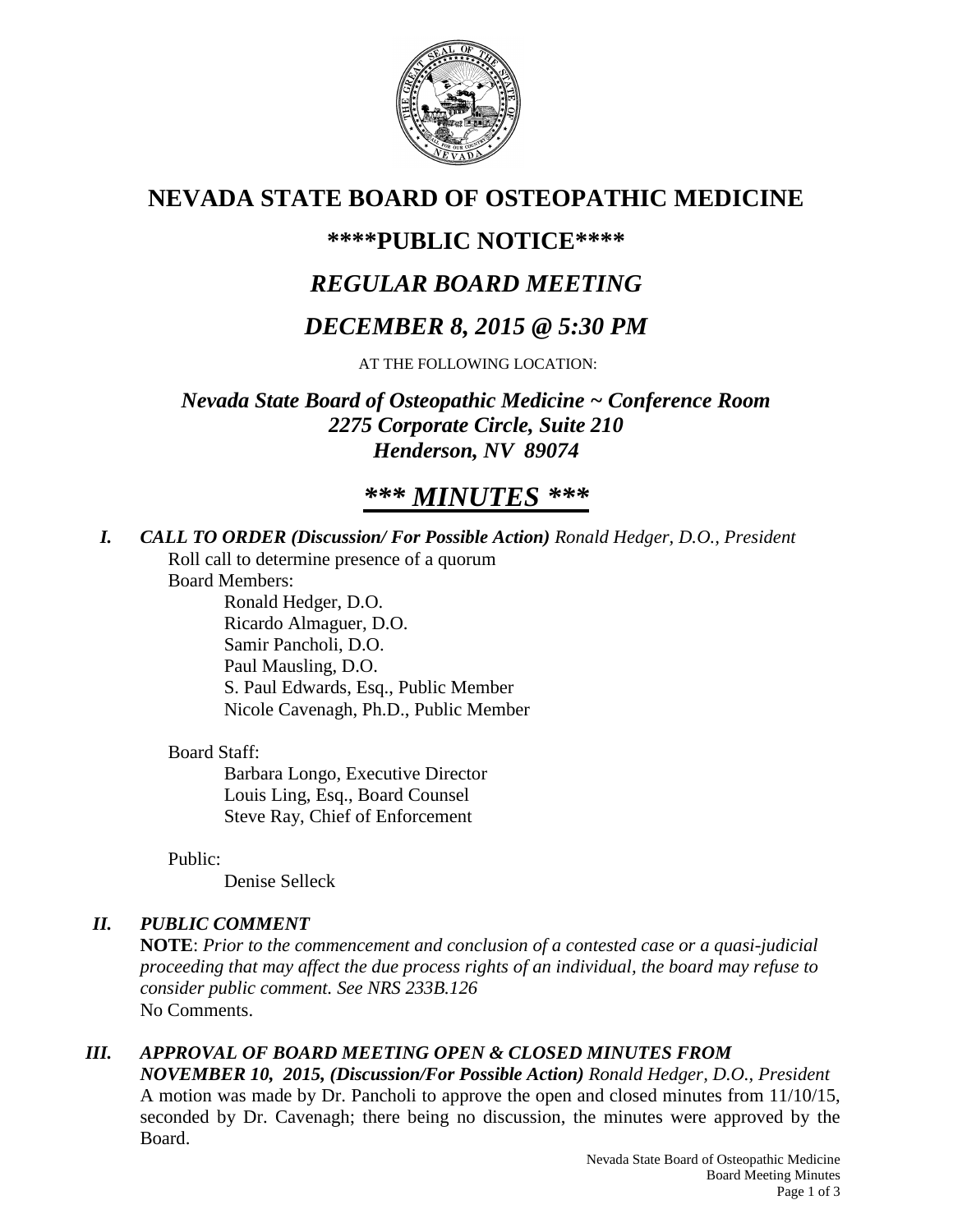### *IV. CONSENT AGENDA TO GRANT LICENSURE FOR OSTEOPATHIC PHYSICIANS & PHYSICIAN ASSISTANTS (Discussion/ For Possible Action) Ronald Hedger, D.O., President*

Under this item the Board may consider the recommendations of the Executive Director and/or President to grant licensure to the below listed applicants. The Board may remove any applicant's name from the consent motion, but may not discuss the contents of the application for licensure without the applicant present following proper notice pursuant to the open meeting law.

Consent agenda to grant FULL LICENSURE to the following applicants:

### **Osteopathic Physician Name Specialty**

Twyla Bartel, D.O. Nuclear Medicine Kandice Beenken, D.O. **Orthopedic Surgery** Craig Carroll, D.O. Neurology Sunthara Hay, D.O. OB/GYN Kathrine Lowery, D.O. Psychiatry Yi McWhorter, D.O. Anesthesiology Xenia Schneider, D.O. Internal Medicine Anise Valina, D.O. Internal Medicine

Peter Bou-Daher, PA-C – Reinstatement No Supervising D.O. Jason Rusk, PA-C John Whitaker, D.O. Cody Wissenbach, PA-C Alex Vaisman, D.O

**Special Licenses NRS.633.411**: Angela Heinen, D.O. UMC

Khyber Zaffarkhan, D.O. Physical Medicine & Rehabilitation

## **Physician Assistant Supervising Physician**

A motion was made by Dr. Cavenagh to approve the above licensee, seconded by Dr. Pancholi, there being no discussion; the license was approved by the Board.

## *V. + CONSIDERATION/APPROVAL OF FULFILLMENT OF SETTLEMENT AGREEMENT AND ORDER EFFECTIVE JANUARY 1, 2016, REGARDING GARY DESHAZO, D.O., IBM RONALD HEDGER, D.O., (Discussion/For Possible Action/Board may go into closed* **session** *pursuant to NRS 241.030 to move to a closed session because the discussion will have to do with this applicant's character, alleged misconduct, professional competence, or similar items). Ricardo Almaguer, D.O., Vice President*

Dr. Almaguer read the agenda item. Ms. Longo explained that Dr. DeShazo entered into a settlement agreement with the Board on December 9, 2010 due to inadequate medical records and excessive prescribing. He was suspended for one month and was required to cease treating chronic pain patients. Dr. DeShazo took CME's, was on probation for three years, and paid his fees in full. However in 2013, while still under probation, he violated some of the terms of his settlement agreement. The amended settlement agreement extended his probationary period for two more years. He had additional fees to pay and he was suspended for two months. As of December 31, 2015 Dr. DeShazo will have completed and met all the terms of both settlement agreements and will be in good standing. Ms. Longo explained that his PMP will be run again at the end of the month and reviewed, as long as there are no problems, then January 1, 2016 he will come off probation. A motion was made by Dr.